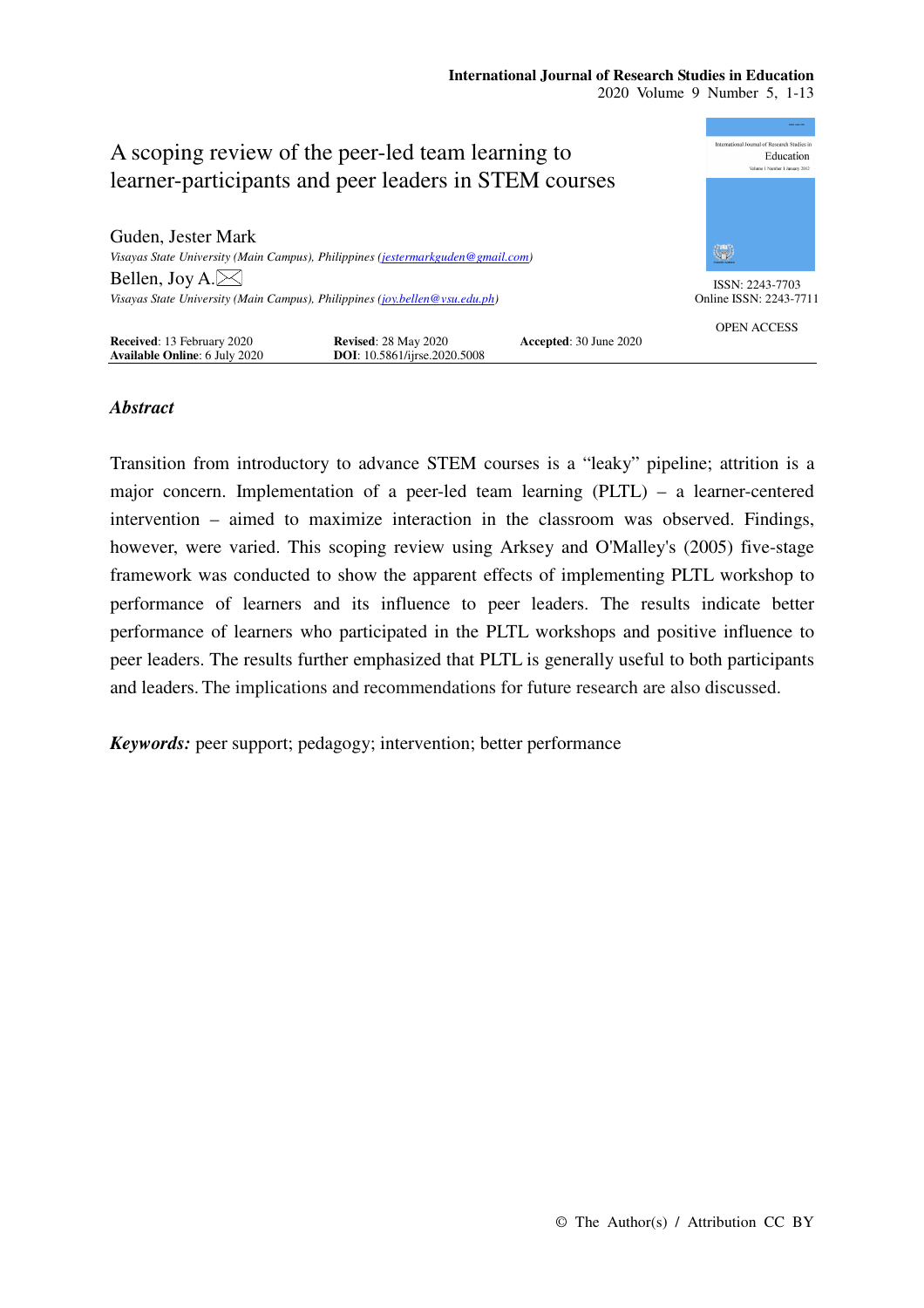# **A scoping review of the peer-led team learning to learner-participants and peer leaders in STEM courses**

#### **1. Introduction**

Higher education has seen the potential effectiveness of a learner-centered instruction compared to the teacher-centered training. Research suggests that learner-centered pedagogies promote a more independent learning community (Irvine, Code, & Richards, 2013; Tutty & Klein, 2008; Smith, Wilson, Banks, Zhu, and Varma-Nelson, 2014). In addition, recent, extensive meta-analysis of over a decade of education research has revealed an overwhelming consensus that active learning methods are superior to traditional, passive lecture, in terms of student achievement in post-secondary Science, Technology, Engineering, and Mathematics (STEM) courses (Snyder, Sloane, Dunk, & Wiles, 2016). In active processes where students engage into the process, create, and construct their own knowledge support development of higher level reasoning, conceptual understanding (Chan & Bauer, 2015), better participation and performance (Bellen & Jomoc, 2017) and improve attitude (Campit & Garin, 2017). Small group learning is considered a best practice in undergraduate education.

Successful science learning depends on the interaction of individuals with different skills, ideas, and backgrounds, often working in teams. The social process of developing and negotiating understanding through debate and discussion with peers in the classroom (Gosser, Kampmeier, & Varma-Nelson, 2010) and an emerging online platform (Marja, Satu, & Kaarina, 2013) is central to both science and learning. With the view that active learning promotes better performance, interventions are focused on the maximum participation of the learners in the process, e.g., the peer-led team learning (PLTL). Theoretical frameworks of PLTL are anchored on constructivism and social learning theory (Wilson & Varma-Nelson, 2015; Gafney & Varma-Nelson, 2007; Wamser, 2006). In social constructivism, knowledge exists in a social context and is initially shared with others instead of being represented solely in the mind of an individual (Corpuz, Lucas, Borabo, & Lucido, 2015). Wilson and Varma-Nelson (2015) asserts that in the discussion of different processes of solving problems and debate about interpretation of data are socio-collaborative tasks in which participants construct meaning during their group interactions as they practice constructing, negotiating, evaluating, and defending their understanding. In the social learning theory, the peer leaders served as role models to their groups, the learners that are part of the group might be influenced on the behavior and achievements of the leader which could motivate them to follow or even surpass them, and that means a better learning.

In PLTL workshop, students work in small groups of six to eight students, led by an undergraduate peer leader who has successfully completed the same course in which their peer team students are currently enrolled. After being trained in group leadership methods, relevant learning theory, and the conceptual content of the course, peer leaders, work collaboratively with an education specialist and the course instructor to facilitate small group problem-solving. Leaders are trained on pedagogical techniques to facilitate group-work without relying on a transmission-oriented method of knowledge transfer and help mentor students to actively construct their own understanding of concepts. Literature revealed that PLTL contribute to an improved student learning experience. These key aspects include; student-centered activities, participation of underrepresented minorities, as well as gender and development. In addition, the researchers wished to explore the outcomes of PLTL to the leaders using scoping review methodology.

O'Flaherty and Phillips (2015) succinctly describe the advantages of scoping reviews (or scoping studies) in education and allied fields. They opined that scoping reviews differ from systematic reviews in that the "latter are utilized to answer precise questions, with defined methodologies to assess article quality, while the former are relevant in fields containing a paucity of rigorous evidence, therefore incorporating literature that encompasses a broad range of study designs". Moreover, scoping review is an effective means of "highlighting the relevant literature to the researcher, with the aim of rapid mapping of key concepts underpinning a research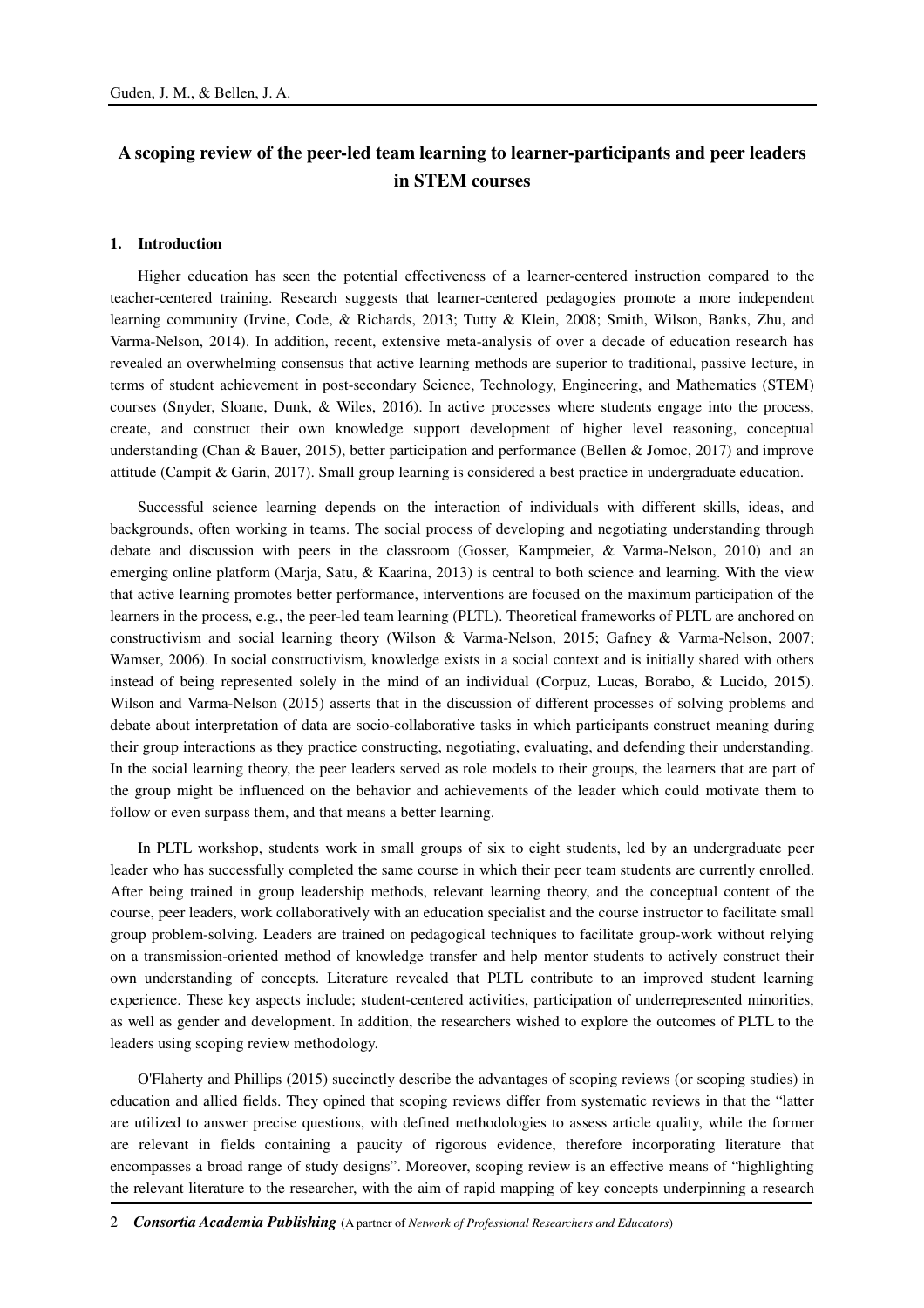area" and a robust method of "identifying primary and secondary sources of literature".

Potential benefits of PLTL is enormous in STEM education, however, summary is limited. This scoping review considers research findings and draws conclusions from the existing literature regarding the state of research activity on peer-led team learning.

# **2. Methodology**

This scoping review followed Arksey and O'Malley's (2005) five-stage framework adopts a rigorous process of transparency, enabling replication of the search strategy and increasing the reliability of the study findings. The stages of the framework include; (1) identifying the initial research questions, (2) identifying relevant studies, (3) study selection, (4) charting the data, and (5) collating, summarizing and reporting the results were utilized in this review of the PLTL literature.

### *2.1 Identifying the initial research questions*

The focus of this review was the exploration of key aspects of the PLTL that influence the performance of the learners participating on the said program. To ensure that a substantial range of literature was captured relating to the topic of interest, the following initial research questions were formulated to guide the search:

- What settings are mostly seen in implementing PLTL program/workshop?
- $\triangleright$  How does PLTL participation affect the academic performance of learner-participants?
- Does gender and ethnicity of the learner-participants affect PLTL success?
- $\triangleright$  How does PLTL influence the learning, personal growth, and academic and career decisions of peer leaders?

## *2.2 Identifying relevant studies*

Arksey and O'Malley (2005) suggest that a wide definition of key words for search terms should be adopted to glean a 'broad coverage' of available literature. Key concepts and search terms were developed to capture literature that related to PLTL. A research instructor advised on the possible journals containing valid information on research topics.

# **Table 1**

| Key search terms                                   |
|----------------------------------------------------|
| Search terms                                       |
| Peer-led team learning                             |
| 'peer-led team learning published on 2006'         |
| 'effect of peer-led team learning to peer leaders' |

The input was useful in the refinement of key search terms and identifying databases most likely to produce the results sought. Techniques for searching included the use of search tools such as educational subject headings and Boolean operators to narrow, widen and combine literature searches. The linked descriptive key search terms that were developed to guide the search are outlined in Table 1. In being as comprehensive as possible in the identification of primary evidence, and cognizant of the practicalities of time and monetary constraints (Kenny, Hyett, Sawtell, Dickson-Swift, Farmer, & O'Meara, 2013), inclusion and exclusion criteria were developed. Research prior to this time was considered to have been reflected and of the same findings with the included researches. The time period 2006 to 2018 was considered appropriate. A full list of inclusion and exclusion criteria is outlined in Table 2. A hand search of the reference lists of identified articles was undertaken and Google Scholar was utilized to identify any other primary sources within grey literature. Also, the databases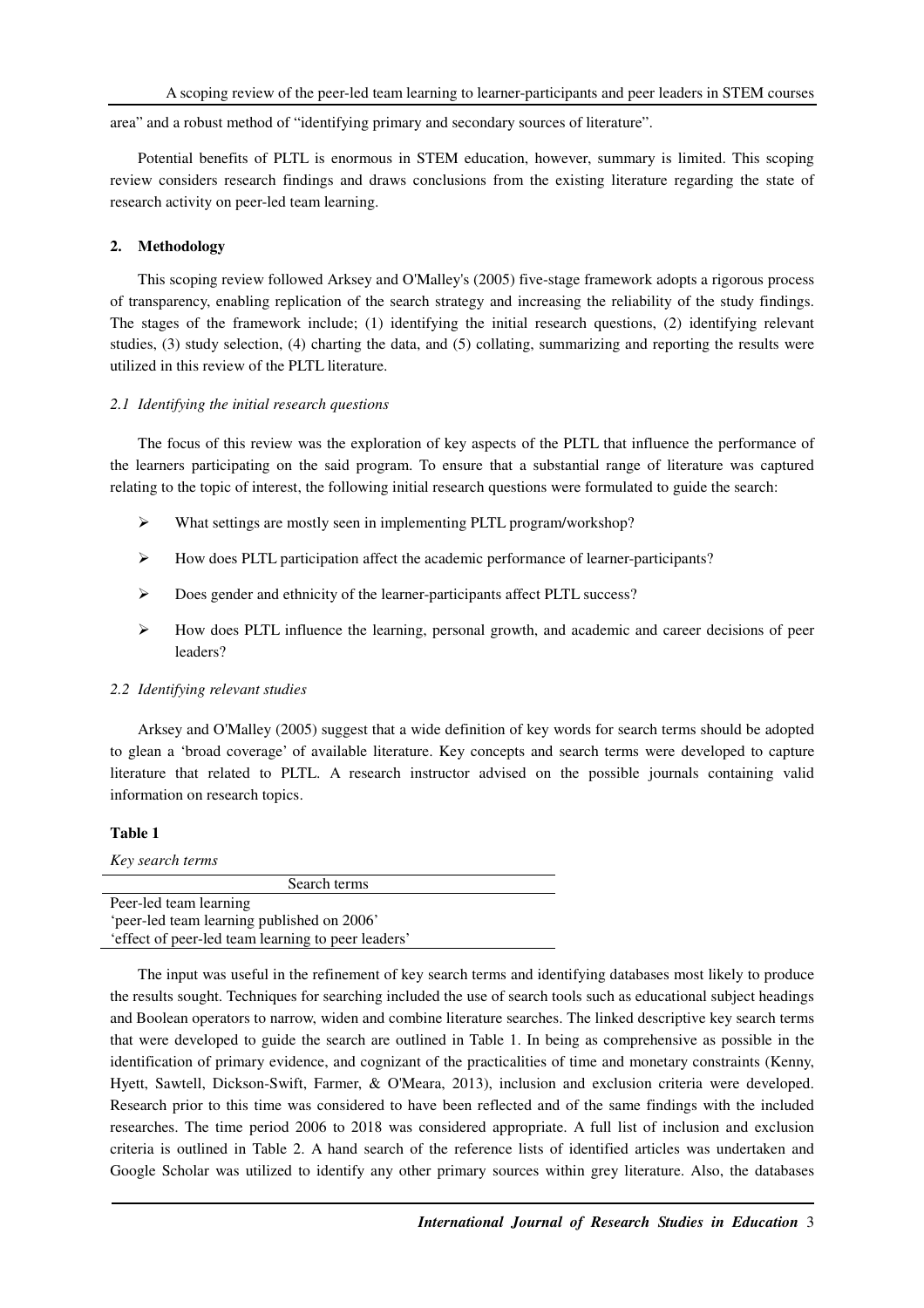Psych Info, MEDLINE, and ERIC were searched. The review of literature was completed over three months ending in March 2019.

## **Table 2**

| Criterion             | Inclusion                               | Exclusion                                |
|-----------------------|-----------------------------------------|------------------------------------------|
| Time period           | 2006 to 2018                            | Studies outside these dates              |
| Language              | English                                 | Non-English studies                      |
| Type of               | Original research and published in a    | Articles that were not published and     |
| article/publication   | journal                                 | not original                             |
| Study focus           | Undergraduate students in higher        | All other students                       |
|                       | education                               |                                          |
| Literature focus      | Articles that talks about the extent of | Articles that do not talk directly about |
|                       | PLTL in the learning process            | <b>PLTL</b>                              |
|                       |                                         | Articles that talks about PLTL           |
|                       |                                         | effectiveness along with other           |
|                       |                                         | interventions                            |
| Population and sample | Undergraduate STEM students enrolled    | All other students not enrolled in       |
|                       | in a recognized program of study.       | undergraduate studies.                   |

*Inclusion and exclusion criteria* 

## *2.3 Study selection*

Using the key search descriptors, 12,700 articles were suggested in Google Scholar, 50 articles in Psych Info, 17 articles in MEDLINE, and 70 articles from ERIC. A review of the abstracts revealed large numbers of articles that were irrelevant, particularly those related to primary and secondary education settings utilizing PLTL. Most of the articles were identified using Google Scholar. Titles and abstracts identified in the searching process were evaluated against the eligibility criteria by both reviewers, separately on a random sample of 10% as quality check. The resulting articles where compared and disagreements were discussed together. The task was repeated until 95% of concordance among reviewers was obtained (Campana & Lapointe, 2012; Murray, Daines, Archibald, Hawkes, Grant, & Mutrie, 2016). Twenty four studies were identified as being relevant to the research topic. Full text versions of the articles were obtained, with each article being independently reviewed and confirmed as appropriate. This process provided an opportunity to identify any further additional relevant literature from a review of the reference lists of each article. The process of article selection followed the Preferred Reporting of Items for Systematic Reviews and Meta-Analyses (PRISMA) Statement (Moher, Liberate, Tetzlaff, Altman, & The PRISMA Group, 2009). Figure 2 below illustrates the process of article selection. During the process of study selection, several studies were excluded. Examples include studies that detailed extensive reports on the use of PLTL in primary education and secondary education, where the focus of the scoping review is the higher education sector (Flumerfelt & Green, 2013; Fulton, 2012), conference proceedings and other non-refereed publications (Allen, 2013; Mehta, Hull, Young & Stoller, 2013; Pluta, Richards, & Mutnick, 2013).

### *2.4 Data charting and collation*

The fourth stage of Arksey and O'Malley's (2005) scoping review framework was charting of selected articles. Summaries were developed of each article related to the author, year, location of study, study design, study methods and sample size and a brief comment on the limitations and recommendations of the individual selected study. Detail of included studies is provided in Table 3.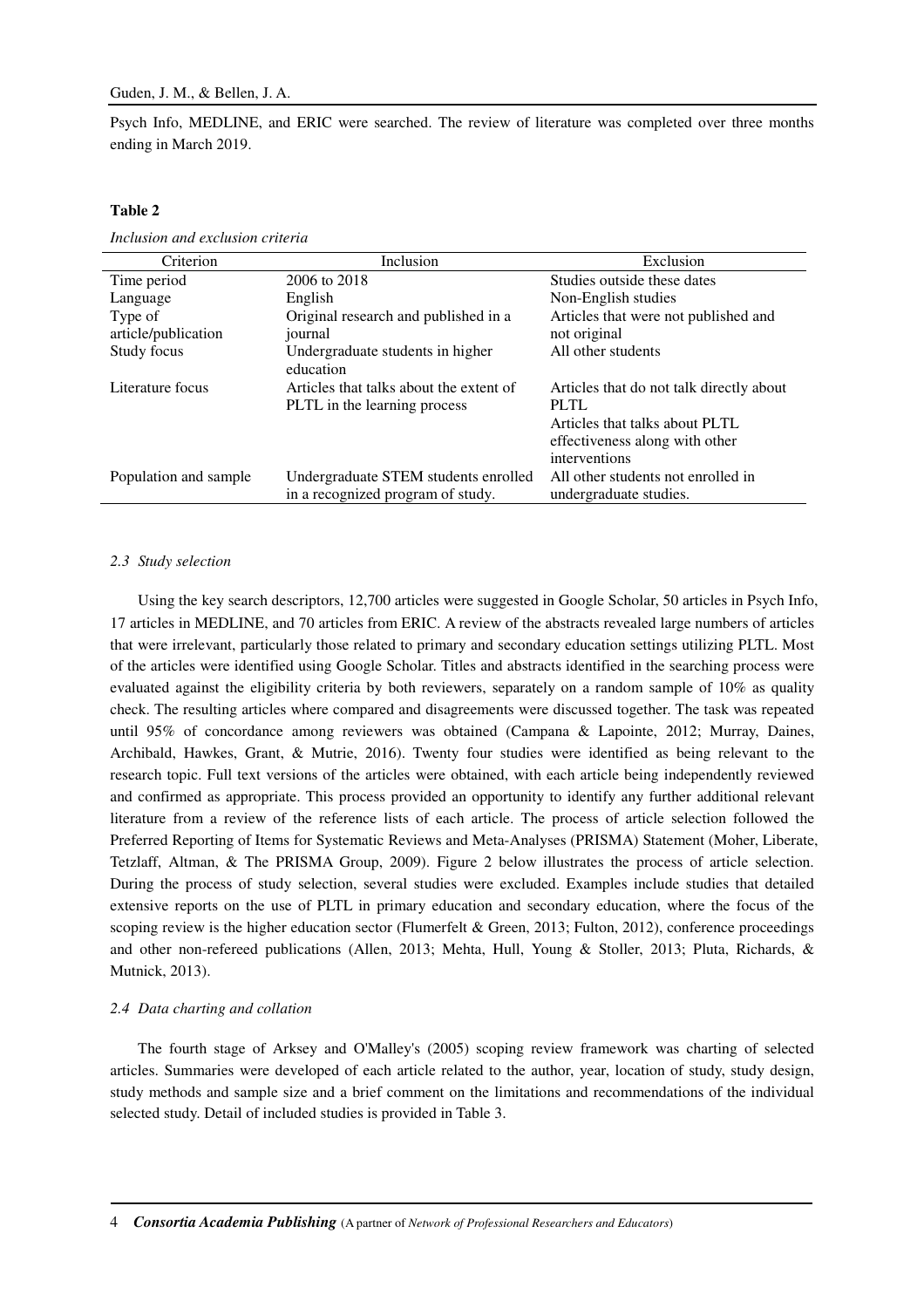

*Figure 1*. PRISMA flowchart of article selection

# **Table 3**

*Included studies* 

| (Study number)<br>Author details                             | Intervention setting                                                                                                                                                                                                                                                                                                                         | Study design /<br>Participants sample                                                                                                                                                                                          | Outcomes                                                                                                                                                                                                                                                                 |
|--------------------------------------------------------------|----------------------------------------------------------------------------------------------------------------------------------------------------------------------------------------------------------------------------------------------------------------------------------------------------------------------------------------------|--------------------------------------------------------------------------------------------------------------------------------------------------------------------------------------------------------------------------------|--------------------------------------------------------------------------------------------------------------------------------------------------------------------------------------------------------------------------------------------------------------------------|
| (1) Hockings,<br>DeAngelis, and Frey<br>(2008)               | Voluntary recruitment of<br>PLTL participants.<br>However, when the<br>participant enrolled, a<br>mandatory attendance is<br>observed.<br>PLTL groups of<br>approximately eight<br>students meet weekly<br>either on Saturday or on<br>Sunday for two hours each.                                                                            | $N = 1125$<br>Quantitative comparison of<br>the performance and<br>attitude of PLTL versus<br>non-PLTL students                                                                                                                | PLTL students show a better performance than non-PLTL<br>students. PLTL students also show positive attitudes to<br>the program.                                                                                                                                         |
| (2) Frey, Fink, Cahill,<br>McDaniel, and<br>Solomon $(2018)$ | Students self-select into<br>General Chemistry PLTL<br>through an online<br>application, which<br>guarantees assignment to a<br>PLTL group. Once<br>students enroll in PLTL.<br>participation becomes<br>mandatory. Participants<br>together with the peer<br>leader met at Saturdays or<br>Sundays for 2 hours mostly<br>to solve problems. | $N = 1254$<br>Quantitative investigation<br>on the influence of PLTL.<br>to students' performance in<br>general chemistry I course.                                                                                            | PLTL is generally effective. Five years of performance<br>data from General Chemistry I revealed no interaction<br>between student demographics (race and sex) and the<br>PLTL effect: PLTL participation had a uniformly positive<br>effect across all identity groups. |
| (3) Ouitadamo,<br>Brahler, and Crouch<br>(2009)              | Four to eight students met<br>weekly with their peer<br>leader to address the<br>problem set, which was<br>provided at the beginning<br>of each session.                                                                                                                                                                                     | $N = 552$<br>Quantitative research on<br>the effect of PLTL to<br>students' critical thinking<br>taking science and math<br>courses. It also establishes<br>a relationship of the<br>effectiveness of PLTL to<br>demographics. | PLTL improves students critical thinking skills in science<br>but not in mathematics. Gender, ethnicity, class standing,<br>and academic term did not significantly affect critical<br>thinking gains.                                                                   |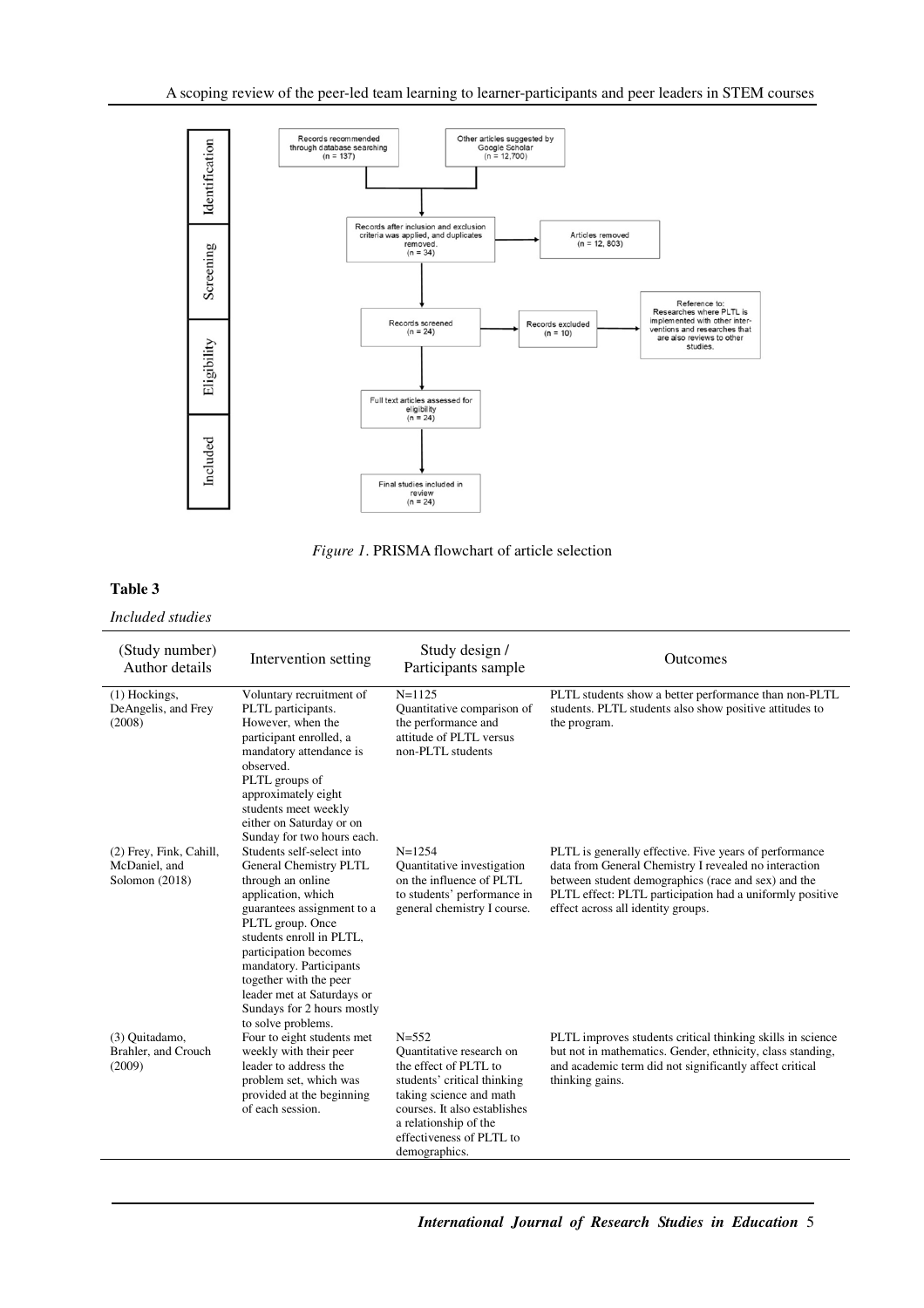# **Table 3** … continued

| (Study number)<br>Author details                 | Intervention setting                                                                                                                                                                                                                                                                                             | Study design /<br>Participants sample                                                                                                                                                                                                           | Outcomes                                                                                                                                                                                                                                                                                                                                                                                |
|--------------------------------------------------|------------------------------------------------------------------------------------------------------------------------------------------------------------------------------------------------------------------------------------------------------------------------------------------------------------------|-------------------------------------------------------------------------------------------------------------------------------------------------------------------------------------------------------------------------------------------------|-----------------------------------------------------------------------------------------------------------------------------------------------------------------------------------------------------------------------------------------------------------------------------------------------------------------------------------------------------------------------------------------|
| $(4)$ Wamser $(2006)$                            | PLTL provides a structured<br>setting (usually called a<br>workshop) to assist<br>students in learning<br>problem solving by<br>working in small teams,<br>under the guidance of a<br>trained peer leader.                                                                                                       | $N = 1273$<br>Quantitative presentation<br>of data on the effect of<br>PLTL workshop to<br>students' success,<br>persistence, and<br>performance based from<br>the five-year data.                                                              | Participants showed success, persistence, and<br>performance. Student attitudes towards the workshops<br>were very positive and suggest some of the underlying<br>causes of the gains.                                                                                                                                                                                                  |
| (5) Gafney and<br>Varma-Nelson (2007)            | Peer leaders facilitate the<br>PLTL workshops in STEM<br>classes. Most of them<br>served more than one year<br>as peer leader and attended<br>leader training program.                                                                                                                                           | $N = 119$<br>Quantitative and<br>qualitative investigation on<br>the longer term impacts of<br>PLTL to the leaders.                                                                                                                             | Workshop leaders reap significant, ongoing benefits from<br>their roles such as gaining thorough knowledge on a<br>particular discipline, became a better problem solver,<br>improved confidence and patience in communicating with<br>other people, and an increased rate and appreciation to<br>teaching.                                                                             |
| $(6)$ Preszler $(2009)$                          | Students are required to<br>attend two 50-min lectures<br>each week and one 65-min<br>workshop led by peer<br>facilitators doing<br>learning-skill sessions to<br>case studies.                                                                                                                                  | N= different from every<br>semester from 2003 to<br>2006.<br>Quantitative comparison<br>on the students'<br>performance in<br>pre-workshop semesters to<br>student performance after<br>replacing one lecture<br>session with PLTL<br>workshop. | PLTL workshops improved understanding and interest of<br>biology. A very strong majority of students strongly<br>agreed or agreed that attending two lectures and one<br>workshop is more valuable than attending three lectures<br>each week. Both males and females benefited from the<br>workshops, females' grades and retention improved<br>significantly more than that of males. |
| (7) Mitchell, Ippolito,<br>and Lewis (2012)      | Once a week a 50 min<br>peer-led problem solving<br>session is incorporated.                                                                                                                                                                                                                                     | N=ranges from 45 to 70<br>students depending on the<br>enrollment population per<br>semester from 2010 to<br>2011.<br>Quantitative presentation<br>of data on the effect of<br>implementing PLTL in<br>General Chemistry classes.               | It is argued that there is evidence of PLTL facilitation of<br>students' knowledge acquisition, as more students were<br>able to achieve passing scores with the reform pedagogy<br>than with traditional instruction.                                                                                                                                                                  |
| (8) Snyder, Sloane,<br>Dunk, and Wiles<br>(2016) | Students work in small<br>groups of six to eight<br>students, led by an<br>undergraduate peer leader<br>in solving problems.                                                                                                                                                                                     | $N=479$<br>Quantitative study on the<br>effect of PLTL to the<br>academic achievement of<br>underrepresented<br>minorities in STEM fields<br>and their retention to the<br>course.                                                              | Higher retention for students who enrolled in PLTL, with<br>those who did not attend PLTL sessions being<br>significantly more likely to withdraw from the course.<br>Underrepresented minorities in PLTL have higher student<br>achievement.                                                                                                                                           |
| $(9)$ Lewis $(2011)$                             | Classes were<br>offered that meet for three,<br>50 min sessions per week,<br>where two sessions were<br>primarily lecture and the<br>third was designated for<br>the PLTL implementation.                                                                                                                        | N=varies from 50 to 75.<br>Quantitative evaluation on<br>the PLTL reform model in<br>general chemistry classes.                                                                                                                                 | The results indicate a notable $15\%$ improvement in<br>student retention, in terms of passing general chemistry,<br>when using PLTL versus a traditional lecture. It appears<br>that the gains in passing the course were uniform across<br>student groups, with the strong potential for improving the<br>performance of students from underrepresented minority<br>groups.           |
| (10) Streitwieser and<br>Light (2010)            | Science Workshop<br>Program, a series of<br>small-group,<br>peer-facilitated workshops<br>open to first- and second<br>year students in biology,<br>chemistry, physics,<br>engineering, mathematics<br>and Organic Chemistry.                                                                                    | $N=19$<br>Qualitative research on the<br>conceptions and<br>approaches of PLTL<br>leaders to teaching in the<br>span of the two-year<br>implementation of the<br>program.                                                                       | Study shows that while in the eyes of the program the<br>facilitators may serve primarily as a meansfor improving<br>student performance, the facilitators are not a<br>homogenous group: they have highly unique<br>undergraduate experiences which they perceive in<br>dramatically different ways.                                                                                   |
| (11) Chan and Bauer<br>(2015)                    | PLTL is a structured form<br>of group learning where a<br>small group of six to eight<br>students meets weekly to<br>discuss and solve problems<br>related to topics covered in<br>lectures. These groups are<br>led by a trained peer who<br>earned at least a B in the<br>same course in the<br>previous year. | $N = 600$<br>Quantitative investigation<br>on the effect of PLTL<br>participation on students<br>exam achievement and<br>affective characteristics in<br>general chemistry classes.                                                             | PLTL helps students learn if they take advantage of it. No<br>differences were found in achievement, attitude, or<br>self-concept for students who participated in PLTL vs.<br>those who participated in documented alternative study<br>activities.                                                                                                                                    |

6 *Consortia Academia Publishing* (A partner of *Network of Professional Researchers and Educators*)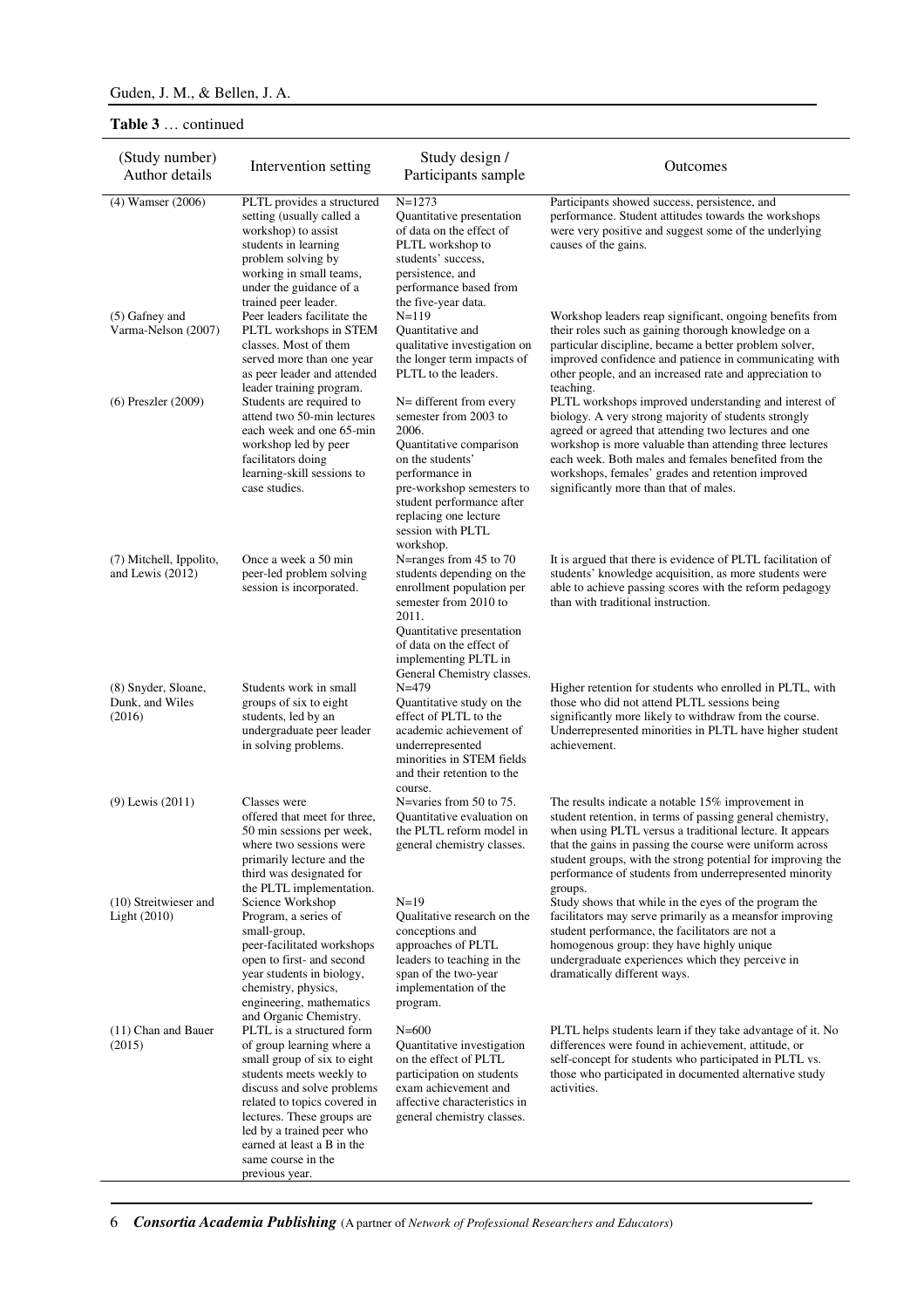# **Table 3** … continued

| (Study number)<br>Author details                              | Intervention setting                                                                                                                                                                                                                                                                                                                                                                                      | Study design /<br>Participants sample                                                                                                                                    | Outcomes                                                                                                                                                                                                                                                                                                                                                                                                                                                                                                                               |
|---------------------------------------------------------------|-----------------------------------------------------------------------------------------------------------------------------------------------------------------------------------------------------------------------------------------------------------------------------------------------------------------------------------------------------------------------------------------------------------|--------------------------------------------------------------------------------------------------------------------------------------------------------------------------|----------------------------------------------------------------------------------------------------------------------------------------------------------------------------------------------------------------------------------------------------------------------------------------------------------------------------------------------------------------------------------------------------------------------------------------------------------------------------------------------------------------------------------------|
| (12) Smith, Wilson,<br>Banks, Zhu, and<br>Varma-Nelson (2014) | PLTL workshop sections<br>contained between 8 and<br>12 students and the cPLTL<br>sessions were somewhat<br>smaller having between 6<br>and 8 students per<br>workshop, due to                                                                                                                                                                                                                            | $N = 395$<br><b>Ouantitative and</b><br>qualitative comparison on<br>the effect of PLTL and<br>Cyberspace PLTL to<br>students outcomes on<br>chemistry classes.          | Comparable educational outcomes with respect to mean<br>course grade and ACS General Chemistry exam scores<br>between PLTL and cPLTL students.                                                                                                                                                                                                                                                                                                                                                                                         |
| (13) Biggers, Yilmaz,<br>and Sweat (2009)                     | technology constraints.<br>Workshop students<br>participated in<br>collaborative activities<br>which took place in a<br>variety of small group<br>configurations throughout<br>the semester including<br>occasional dyads with a<br>pair programming<br>approach.                                                                                                                                         | $N = 589$<br>Quantitative description of<br>the effect of PLTL<br>participation on students'<br>success and retention on<br>computer science class.                      | Course outcomes in terms of student success were<br>significantly and positively impacted by introducing a<br>collaborative PLTL approach to the introductory<br>computer<br>science class.                                                                                                                                                                                                                                                                                                                                            |
| (14) Becvar, Dreyfuss,<br>Flores, and Dickson<br>(2008)       | Plus Two PLTL: The three<br>hours lecture per week was<br>changed to two and the<br>one-hour session was<br>replaced with the PLTL<br>workshop.                                                                                                                                                                                                                                                           | Descriptive report on the<br>effect of PLTL on students<br>retention rate in general<br>chemistry subjects from<br>1997-2004.                                            | Students in PLTL showed<br>higher retention rates for each of the four subsequent<br>semesters than students who took general chemistry prior<br>to the implementation of 'Plus Two' PLTL Chemistry<br>Workshop.                                                                                                                                                                                                                                                                                                                       |
| $(15)$ Keenan $(2014)$                                        | Students were formed into<br>smaller groups with a peer<br>leader mostly composed of<br>second year undergraduate<br>students                                                                                                                                                                                                                                                                             | Descriptive research on the<br>effect of peer-led<br>workshop on the student<br>leaders, participants, and<br>institutions.                                              | Peer leaders gained leadership and communication skills.<br>Participants have improved academic confidence. The<br>institutions see it as a good tool in improving student<br>experience, enhancing engagement, belongingness,<br>retention, and success.                                                                                                                                                                                                                                                                              |
| (16) Carlson, Celotta,<br>Curran, Marcus, and<br>Loe $(2016)$ | <b>STEM Learning</b><br>Community (LC) Program,<br>modeled after PLTL, was<br>formed at private,<br>medium-sized, liberal-arts<br>university in the midwest<br>of the United States to<br>serve students enrolled in<br>introductory biology,<br>chemistry, mathematics<br>and statistics units.                                                                                                          | Mixed methods studying<br>the effectiveness of PLTL<br>program on learning<br>STEM education specially<br>biology, chemistry,<br>mathematics, and applied<br>statistics. | Results indicate program participants reliably outperform<br>their matched pairs in courses that emphasize quantitative<br>reasoning.                                                                                                                                                                                                                                                                                                                                                                                                  |
| (17) Platt, Roth, and<br>Kampmeier (2008)                     | Established a partnership<br>of faculty, education<br>specialists, and student<br>peers working together to<br>help all the students in the<br>course construct<br>conceptual understanding<br>and develop<br>problem-solving skills.                                                                                                                                                                     | Descriptive research on the<br>impact of PLTL workshop<br>to students performance in<br>organic chemistry and<br>biochemistry.                                           | Research show positive results on the impact of the<br>workshops to students performance. The participants<br>argued that they value the workshop.                                                                                                                                                                                                                                                                                                                                                                                     |
| (18) Johnson, Robbins,<br>and Loui $(2015)$                   | Students join PLTL<br>sessions optionally. Teams<br>met for ninety-minute<br>workshops on Sunday<br>afternoons or evenings.<br>During the PLTL sessions,<br>each team cooperatively<br>solved difficult problems<br>that were selected by the<br>course instructors. After<br>which the peer leaders<br>were asked to keep<br>reflective journals, writing<br>for 15 to 30 minutes after<br>each session. | Qualitative description of<br>the experiences of peer<br>leaders in an introductory<br>engineering course.                                                               | Peer leaders had changed throughout the semester. The<br>leaders were apprehensive and worried about their own<br>limitations. Throughout the semester, the leaders faced<br>many challenges and took actions to improve cooperation<br>within their teams. These leaders reflected on their<br>teaching methods, recognized their own limitations, and<br>began to appreciate intellectual diversity. By the end of<br>the semester, they expressed increased self-confidence<br>and interest in teaching or mentoring in the future. |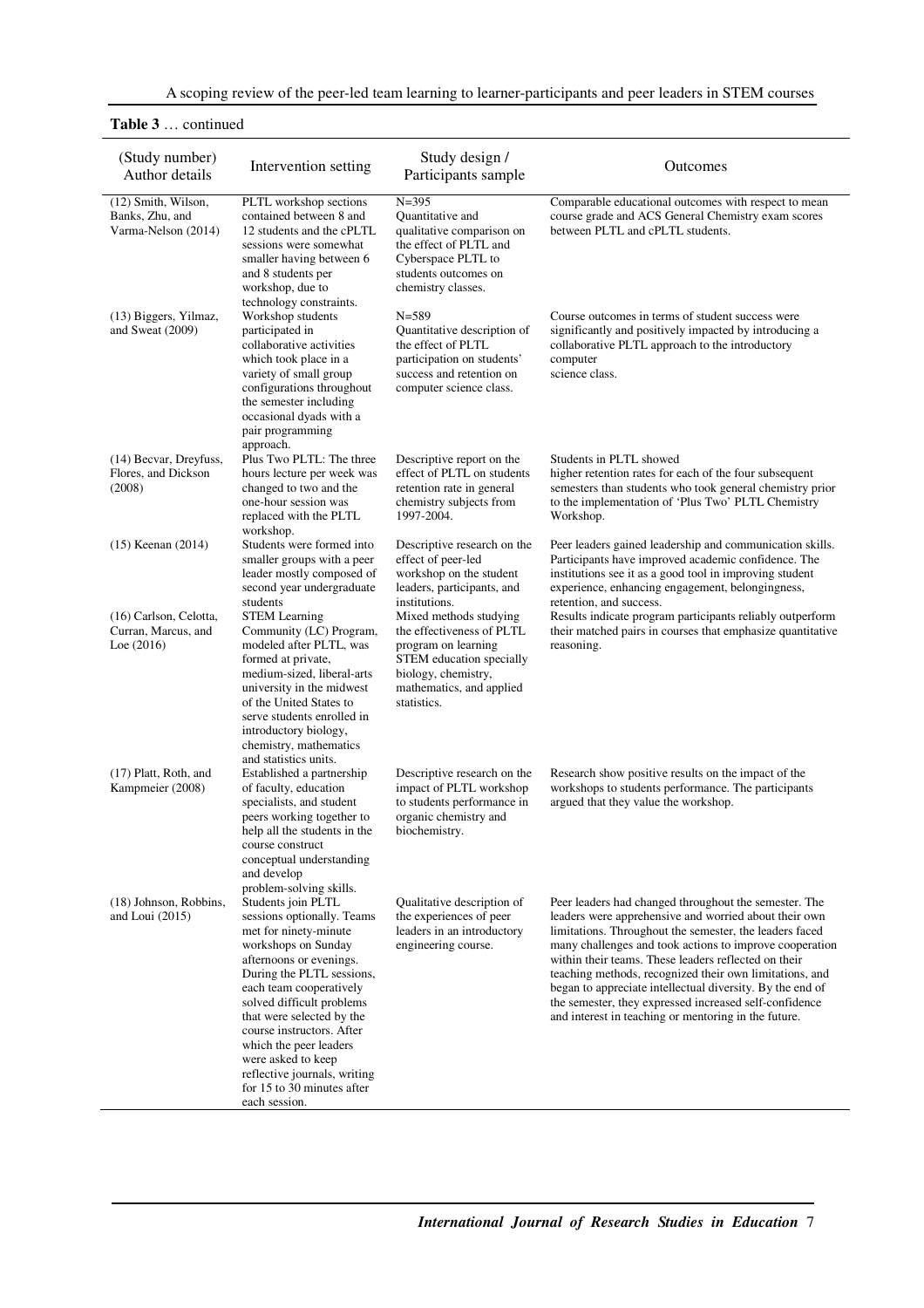# **Table 3** … continued

| (Study number)<br>Author details                             | Intervention setting                                                                                                                                                                                                          | Study design /<br>Participants sample                                                                                                                                                                                            | Outcomes                                                                                                                                                                                                                                                                                                                                                                                                                                     |
|--------------------------------------------------------------|-------------------------------------------------------------------------------------------------------------------------------------------------------------------------------------------------------------------------------|----------------------------------------------------------------------------------------------------------------------------------------------------------------------------------------------------------------------------------|----------------------------------------------------------------------------------------------------------------------------------------------------------------------------------------------------------------------------------------------------------------------------------------------------------------------------------------------------------------------------------------------------------------------------------------------|
| (19) Schray, Russo,<br>Egulf, Lademan, and<br>Gelormo (2009) | Groups of eight (or less)<br>students were allowed to<br>self-form, led by standard<br>peer leaders and in-class<br>peer leaders for one to one<br>and a half hours.                                                          | Quantitative comparison<br>on the effectiveness of<br>learning outcomes made by<br>standard peer leaders<br>versus in-class peer<br>leaders.                                                                                     | In-class peer leaders are as effective as standard peer<br>leaders, though they have slightly different modes of<br>operation. Academic performance and student satisfaction<br>are virtually identical.                                                                                                                                                                                                                                     |
| (20) Sawyer, Frey, and<br>Brown (2013)                       | PLTL workshop was<br>conducted led by peer<br>leaders with different<br>styles, facilitative, and<br>facilitative and instructive.                                                                                            | N=2 peer leader each with<br>different PLTL workshop<br>group facilitated.<br>Qualitative comparison on<br>the effectiveness of using<br>facilitative style, and<br>facilitative and instructive<br>styles in chemistry classes. | This study has shown that not all peer group experiences<br>are equally effective at promoting student knowledge<br>building. A frequent intellectual conversation increased<br>learning.                                                                                                                                                                                                                                                    |
| (21) Johnson and Loui<br>(2009)                              | Students work on difficult<br>problems from previous<br>semesters' exams under the<br>supervision of a team<br>leader.                                                                                                        | $N = 14$<br>Qualitative study on the<br>peer leaders to<br>self-confidence, view on<br>diversity, and interest in<br>teaching in electronic<br>classes.                                                                          | The leaders of the learning teams benefited from<br>overcoming challenges, recognizing their limitations, and<br>appreciating intellectual diversity. They expressed<br>increased self-confidence and interest in future teaching<br>and mentoring.                                                                                                                                                                                          |
| (22) Mottley and Roth<br>(2013)                              | Peer leaders meet weekly<br>with small groups of<br>students to guide them<br>through sets of exercises<br>designed by the<br>instructor(s) of the course.                                                                    | N=344 (from 2005-2009)<br>Mixed research on the<br>effect on including PLTL<br>workshop to students'<br>performance in electronic<br>classes.                                                                                    | There is a modest increase in students' performance, and<br>expression of satisfaction of participants, leaders, and<br>instructors.                                                                                                                                                                                                                                                                                                         |
| (23) Stewart-Gardiner<br>(2010)                              | Weekly workshops were<br>conducted by solving<br>problems led by peer<br>leaders.                                                                                                                                             | Quantitative comparison of<br>students' perception on<br>PLTL workshops in<br>computer science classes.                                                                                                                          | PLTL workshops in computer science can improve<br>retention and a sense of community among STEM<br>students.                                                                                                                                                                                                                                                                                                                                 |
| (24) Muller, Shacham,<br>and Hersovitz (2017)                | The PLTL program<br>accompanies STEM<br>introductory courses with a<br>high rate of failures, and<br>incorporates workshops of<br>small groups of students<br>for developing<br>active-learning and<br>problem-solving skills | $N = 1380$<br><b>Oualitative</b> and<br>quantitative description on<br>the effect of PLTL<br>workshop in students'<br>achievement and peer<br>leaders' gain in<br>engineering subjects.                                          | Workshops improved the participating students'<br>achievements; they accomplished better grades and lower<br>course dropout rates compared to non-participants in most<br>of the courses. The peer leaders believed that the program<br>contributes to their personal growth and believed they<br>acquired valuable skills for their professional and personal<br>lives, i.e., academic learning, mentoring skills, and<br>emotional growth. |

### *2.5 Summarizing and reporting findings*

The fifth and final stage of Arksey and O'Malley's (2005) scoping review framework summarizes and reports findings.

### **3. Results and discussion**

This scoping review yielded 24 articles from two countries. Of these, 23 studies were conducted in the United States, and one in the United Kingdom. In this section we present articles which were the focus of our initial research questions. They included articles with discussion on the setting created while implementing the PLTL workshop, the effect of PLTL to learner-participants and leaders, and advantages in engaging to PLTL workshop.

### *3.1 What settings are mostly seen in implementing PLTL program/workshop?*

Some researchers have cited that PLTL workshop is optional but would require mandatory attendance when the learner opted to join. It is designed into small groups ranging from 6-8 students with an assigned peer leader (Biggers et al., 2009; Chan & Bauer, 2015; Hockings, DeAngelis, & Frey, 2008; Johnson, Robbins, & Loui,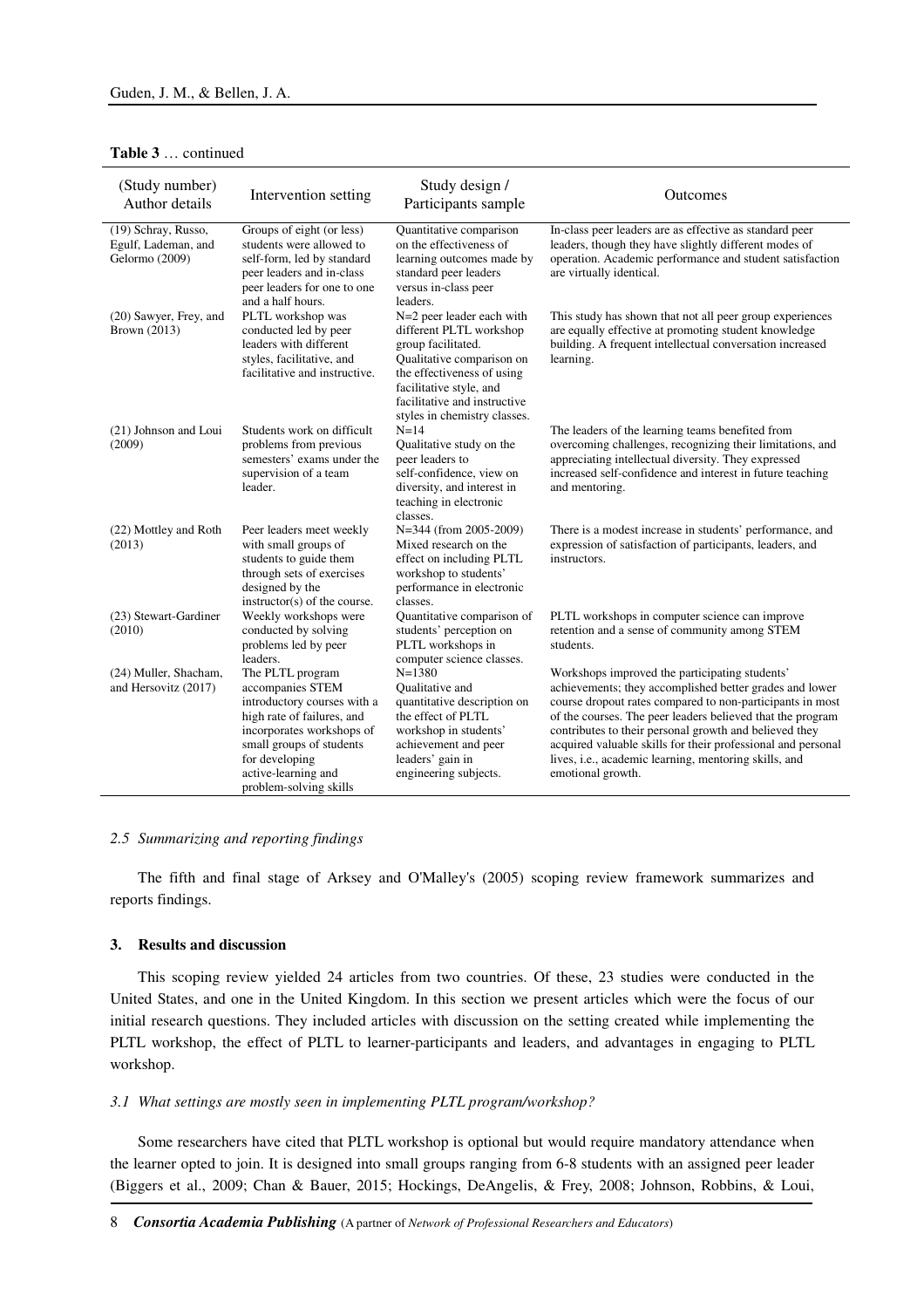2015; Quitadamo, Brahler, & Crouch, 2009; Schray, Russo, Egolf, Lademan, & Gelormo, 2009; Smith et al., 2014; Snyder et al., 2016; Wamser, 2006) and meet in weekly basis. Peer leaders are those students who previously took the same course as the participants are currently taking, gained an appreciably good performance, and are properly trained. Some literatures cited that the workshop were conducted on Saturdays or Sundays (Frey, Fink, Cahill, McDaniel, & Solomon, 2018; Hockings et al., 2008; Johnson et al., 2015) while some replaced one hour of the original schedule of a particular subject with the workshop (Becvar, Dreyfuss, Flores, & Dickson, 2008; Lewis, 2011; Preszler, 2009; Schray et al., 2009). Further, most of the subjects where PLTL was implemented were STEM subjects such as chemistry, biology, physics, mathematics, and engineering course. With these, the workshop focused on problem-solving method related to the lessons in the regular classes of the learners.

Even though the PLTL recruitment was not mandatory; there were still an appreciable number of participants who joined the workshop. This suggests that participants might have already seen positive impacts of the workshop to their performance that pushed them to join. Consequently, it later became congruent to their act after the workshops. Another observation was that the participants were grouped into smaller number. This setting must have been made to maximize active learning among learners and facilitators. It is because as the number of learners decrease in a particular setting, the more frequent the teacher can accommodate and entertain their concerns. Moreover, with regards to the kind of peer leaders, there is an arguably good choice of it since these leaders are from the group of learners but of higher year level. Given this feature, there is a lesser tendency of generational gap which led the learners to be more cooperative, communicative and confident with them. Talking about the time consumed, there is reasonable and no significant loss of time for the participants' other activities since it only required an hour in a week. The most common approach observed in the workshop was problem-solving. This emphasized that STEM courses became challenging for its mathematical nature but can also be better addressed using the nature itself and a constant practice in solving problems.

### *3.2 How does PLTL participation affect the academic performance of learner-participants?*

PLTL participants significantly showed better performance, enhanced critical thinking skills, showed positive attitude towards learning, exemplified retention on their course of choice, demonstrated persistence on the subject matter, portrayed success on the subject they are participating, and revealed a better understanding on their subjects than those students who have not participated in the workshop (Biggers et al., 2009; Becvar et al., 2008; Carlson, Celotta, Curran, Marcus, & Loe, 2016; Chan and Bauer, 2015; Frey et al., 2018; Hockings et al., 2008; Keenan, 2014; Mitchell, Ippolito, & Lewis, 2012; Mottley & Roth, 2013; Muller, Shacham, & Hersovitz, 2017; Platt, Roth, & Kampmeier, 2008; Preszler, 2009; Quitadamo et al., 2009; Schray et al., 2009; Smith et al., 2014; Snyder et al., 2016; Stewart-Gardiner, 2010; Streitwieser & Light, 2010; Wamser, 2006). Furthermore, participants expressed satisfaction on the program, emphasized that they have built a sense of community among their co-participants, (Stewart-Gardiner, 2010) and reported to have valued the program. However, Chan and Bauer (2015) suggested that performance could only be enhanced if participants take it seriously. Also, performance is still a function of how the peer leaders hold the workshops (Sawyer, Frey, & Brown, 2013).

Participants have significant gains. Looking at these closely, the improvements can be classified base on the two domains of learning – the cognitive and affective faculties. The increased rate of performance to the subject, higher grades, enhanced critical thinking skills, and success and the deeper understanding on the subjects are manifestations of the improvement of the cognitive faculty. Meanwhile, the learners' retention to their course, the persistence on the subject, and the satisfaction and the report of valuing the experience upholds the development of their affective faculty.

### *3.3 Does gender and ethnicity of the learner-participants affect PLTL success?*

Generally, gender and ethnicity did not affect students' rate of performance when they participated in PLTL workshop. Literature shows that the participants have gained better performance compared to those who did not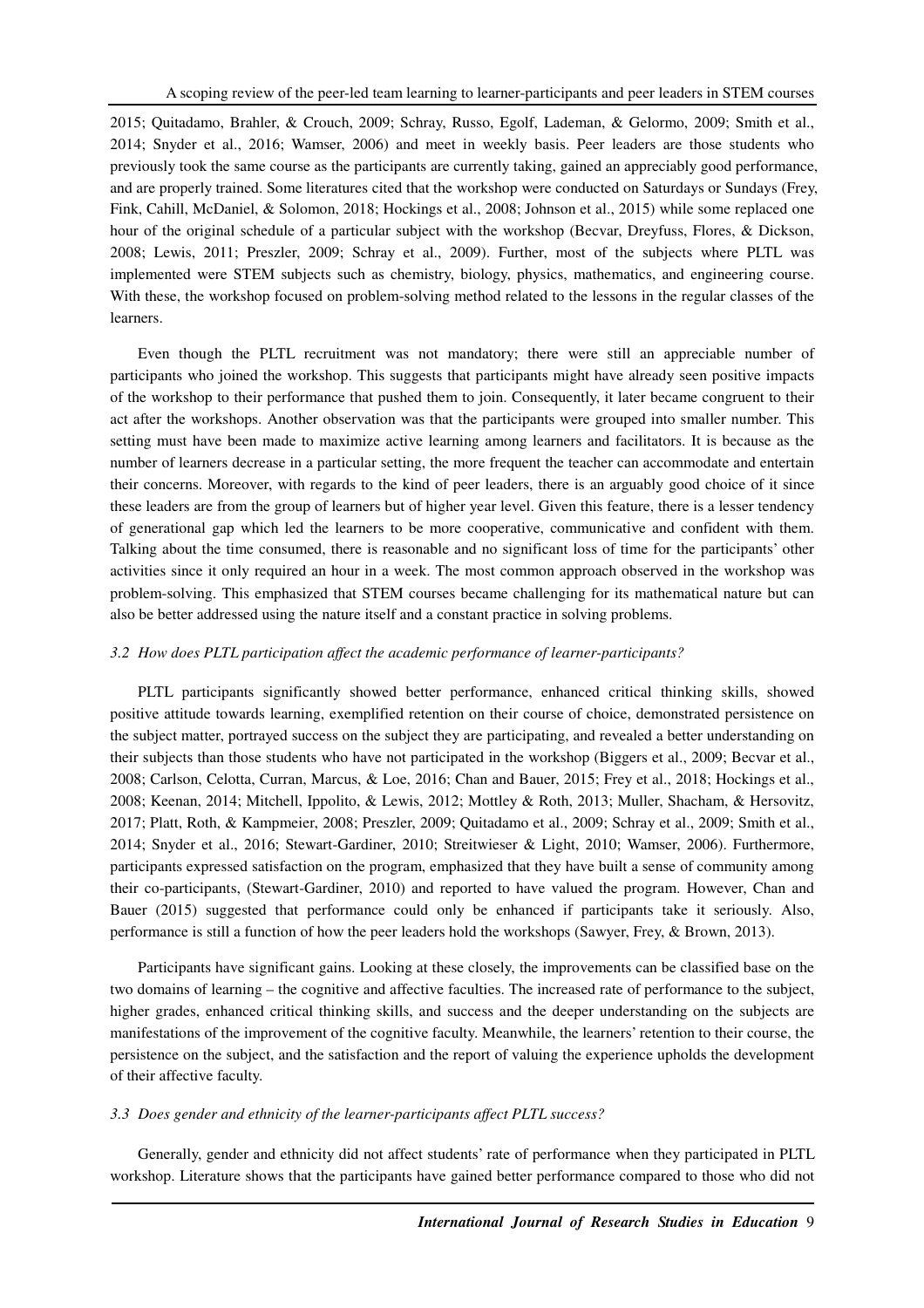participate on the workshop (Frey et al., 2018; Lewis, 2011; Quitadamo et al., 2009; Snyder et al., 2016). For instance, in the studies revealed that PLTL participation had a uniformly positive effect across all identity groups (Frey et al., 2018; Lewis, 2011). However, Preszler (2009), shows that although the grades of both males and females benefited from the workshops, females' grades and retention improved significantly more than that of males.

The findings suggest that irrespective of the gender and race, the workshop is applicable and effective. However, when compared within the PLTL participants group, it was found out the females outperformed males. A collaborative nature of PLTL supported increased female performance and retention since males are more responsive to competitions than collaborations (Quitadamo et al., 2009). Additionally, the development of an individualized dialogue of the females with the instructors or facilitators provides them with personal encouragement thereby enhancing their performance which is treated to be of less important to males (Preszler, 2009).

### *3.4 How PLTL influence the learning, personal growth, and academic and career decisions of peer leaders?*

Articles in this scoping review revealed that peer leaders have gained positive and transformative experiences (Gafney & Varma-Nelson, 2007; Johnson et al., 2015; Johnson & Loui, 2009; Keenan, 2014; Muller et al., 2017; Streitwieser & Light, 2010). Leaders suggested that they have an increased knowledge and understanding on the subject that they are engaging, identified approaches relevant to a particular topic, able to appreciate intellectual diversity, and enhanced their leadership skills and patience in working with others. They also have gained confidence in communicating with others as well as a better perspective and interest in teaching practice. Some leaders identified their experience as the most productive college experience. Further, in the process of facilitating the workshop, they have acknowledged a ladder of improvement on their teaching skills in the scenario of being apprehensive, worried, and frustrated to the difficulty of teaching before recognizing their own teaching methods and gaining self-confidence (Johnson et al., 2015; Muller et al., 2017; Streitwieser & Light, 2010). Some of the leaders are then continuing their education and the education of others. Results show that teaching or facilitating not only teaches the facilitators the process but also the contents. The leaders also have developed the sense of responsibility to their mentees as reflected on their responses of being able to see intellectual differences and able to build patience. In support, Johnson et al. (2015) speculated that the leaders were able to build their self-identity.

#### **4. Conclusion**

Peer-led team learning has impacted a significant and positive influence and effect on the performance of the learner-participants and leaders. Evidence showed increase in the grades, higher retention rates, and success in the courses of the learner-participants. Likewise, the peer leaders developed essential skills in learning, communication, and life and career skills. While benefits were apparent, there were limitations seen which other ongoing researches should consider. The optional nature of the PLTL program means that motivational differences between the groups could underlie the PLTL effect, rather than the experience of PLTL per se (Frey et al., 2018). Chan and Bauer (2015), have demonstrated that PLTL effects may stem partially from more motivated students opting into such programs. In addition, Sawyer et al. (2013), recommended that instructors or facilitators should design PLTL problems to begin with guiding questions that allow for students to discuss key concepts and experiments in addition to equations and variables. In this way, the students are able to unveil prior knowledge and review the phenomena discussed in lectures, recitations, and other problems which would later provide a more accurate research results. Moreover, with regards to the participants, students' prior involvement in other workshops and the diversity of students' experiences should be noted since it could contribute to the variability in the performance (Carlson et al., 2016). Lastly, with regards to the gathering of data on peer leaders' views, it should be considered that anonymity is minimized since it would increase the inability to distinguish reliably between experienced and new leaders (Johnson & Loui, 2009; Johnson et al., 2015). Introducing alternative assessment is one way that might confirm the leaders' responses.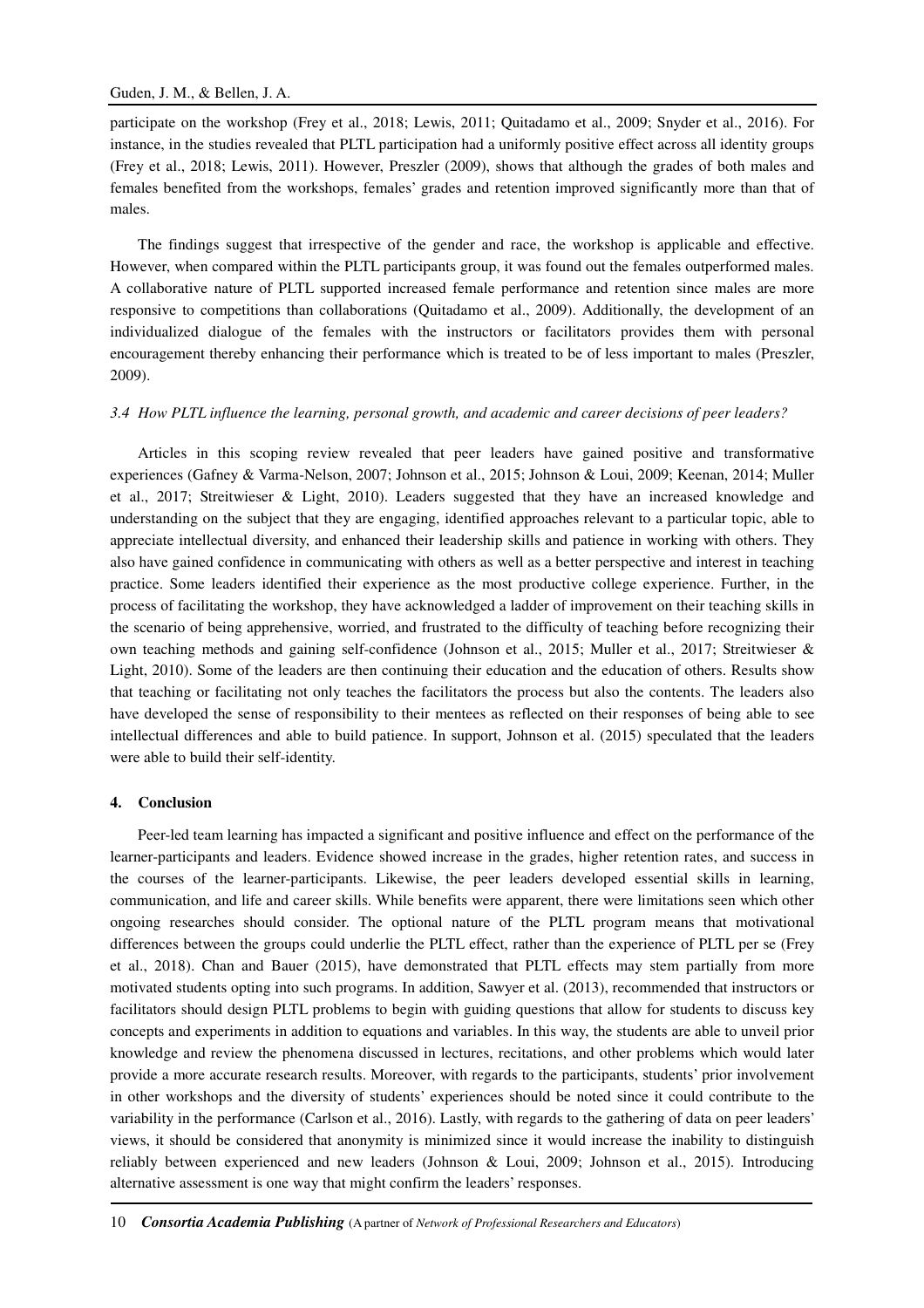### **5. References**

Allen, P. (2013). Preparing nurses for tomorrow's healthcare system. *American Nurse Today*, *8*(5), 42–56.

- Arksey, H., & O'Malley, L. (2005). Scoping studies: towards a methodological framework. *International Journal of Social Research Methodology*, *8*(1), 19-32. https://doi.org/10.1080/1364557032000119616
- Becvar, J. E., Dreyfuss, A. E., Flores, B. C., & Dickson, W. E. (2008). 'Plus two' peer-led team learning improves student success, retention, and timely graduation. *38th ASEE/IEEE Frontiers in Education Conference* (pp. 15- 18). New York: IEEE. https://doi.org/10.1109/FIE.2008.4720327
- Bellen, J. A., & Jomoc, A. B. (2017). Supporting struggling grade 8 science students' motivation, participation and performance through peer-tutoring approach. *Annals of Tropical Research*, *39*(1). 146-155. https://doi.org/10.32945/atr39110.2017
- Biggers, M., Yilmaz, T., & Sweat, M. (2009). Using collaborative, modified peer led team learning to improve student success and retention in into CS. In the *Proceedings of the 40th SIGCSE Technical Symposium on Computer Science Education* (pp. 9-13). Chattanooga: ACM SIGCSE Bulletin. https://doi.org/10.1145/1539024.1508872
- Campana, A., & Lapointe, L. (2012). The structural "root" causes of non-suicide terrorism: a systematic scoping review. *Terrorism and Political Violence*, *24*(1), 79-104. https://doi.org/10.1080/09546553.2011.611547
- Campit, J. B. & Garin, R. M (2017). The effect of peer learning on students' attitude toward mathematics*. Asia Pacific Journal of Education, Arts and Sciences*, *4*(4), 10-15.
- Carlson, K., Celotta, D. T., Curran, E., Marcus, M., & Loe, M. (2016). Assessing the impact of a multi-disciplinary peer-led-team learning program on undergraduate STEM education*. Journal of University Teaching & Learning Practice*, *13*(1). Retrieved from http://ro.uow.edu.au/jutlp/vol13/iss1/5
- Chan, J. Y., & Bauer, C. F. (2014). Effect of peer-led team learning (PLTL) on student achievement, attitude, and self-concept in college general chemistry in randomized and quasi experimental designs. *Journal of Research in Science Teaching*, *52*(3), 319-346. https://doi.org/10.1002/tea.21197
- Corpuz, B. B., Lucas, M. R., Borabo, H. L., & Lucido, P. I. (2015). *Child and adolescent development: Looking at learners at different life stages*. Quezon City: Lorimar Publishing, Inc.
- Flumerfelt, S., & Green, G. (2013). Using lean in the flipped classroom for at risk students. *Educational Technology & Society*, *16*(1), 356–366.
- Frey, R. F., Fink, A., Cahill, M. J., McDaniel, M. A., & Solomon, A. E. (2018). Peer-led team learning in general chemistry interactions with identity, academic preparation, and a course-based intervention. *Journal of Chemical Education*, *95*(12), 2103-2113. https://doi.org/10.1021/acs.jchemed.8b00375
- Fulton, K. (2012). Upside down and inside out: Flip your classroom to improve student learning. *Learning & Leading with Technology*, *22*(8), 12–17.
- Gafney, L., & Varma-Nelson, P. (2007). Evaluating peer-led team learning: A study of long-term effects on former workshop peer leaders. *Journal of Chemical Education*, *84*(3), 535-539. https://doi.org/10.1021/ed084p535
- Gosser, D. K., Kampmeier, J. A., & Varma-Nelson, P. (2010). Peer-led team learning: 2008 James Flack Norris award address. *Journal of Chemical Education*, *7*(4), 374-380. https://doi.org/10.1021/ed800132w
- Hockings, S., DeAngelis, K., & Frey, R. (2008). Peer-led team learning in general chemistry: implementation and evaluation. *Journal of Chemical Education*, *85*(7), 990-996. https://doi.org/10.1021/ed085p990
- Irvine, V., Code, J., & Richards, L. (2013). Realigning higher education for the 21st-century learner through multi-access learning. *Journal of Online Learning and Teaching*, *9*(2), 172–186.
- Johnson, E. C., & Loui, A. M. (2009). Work in progress How do students benefit as peer leaders on learning teams? *39th ASEE/IEEE Frontiers in Education Conference* (pp. 1- 2). Retrieved from https://files.eric.ed.gov/fulltext/EJ1077832.pdf
- Johnson, E. C., Robbins, B. A., & Loui, M. (2015). What do students experience as peer leaders of learning teams? *School of Engineering Education Faculty Publications*. https://doi.org/10.1109/FIE.2009.5350637
- Keenan, C. (2014). Mapping student-led peer learning in the UK. *The Higher Education Academy*. Retrieved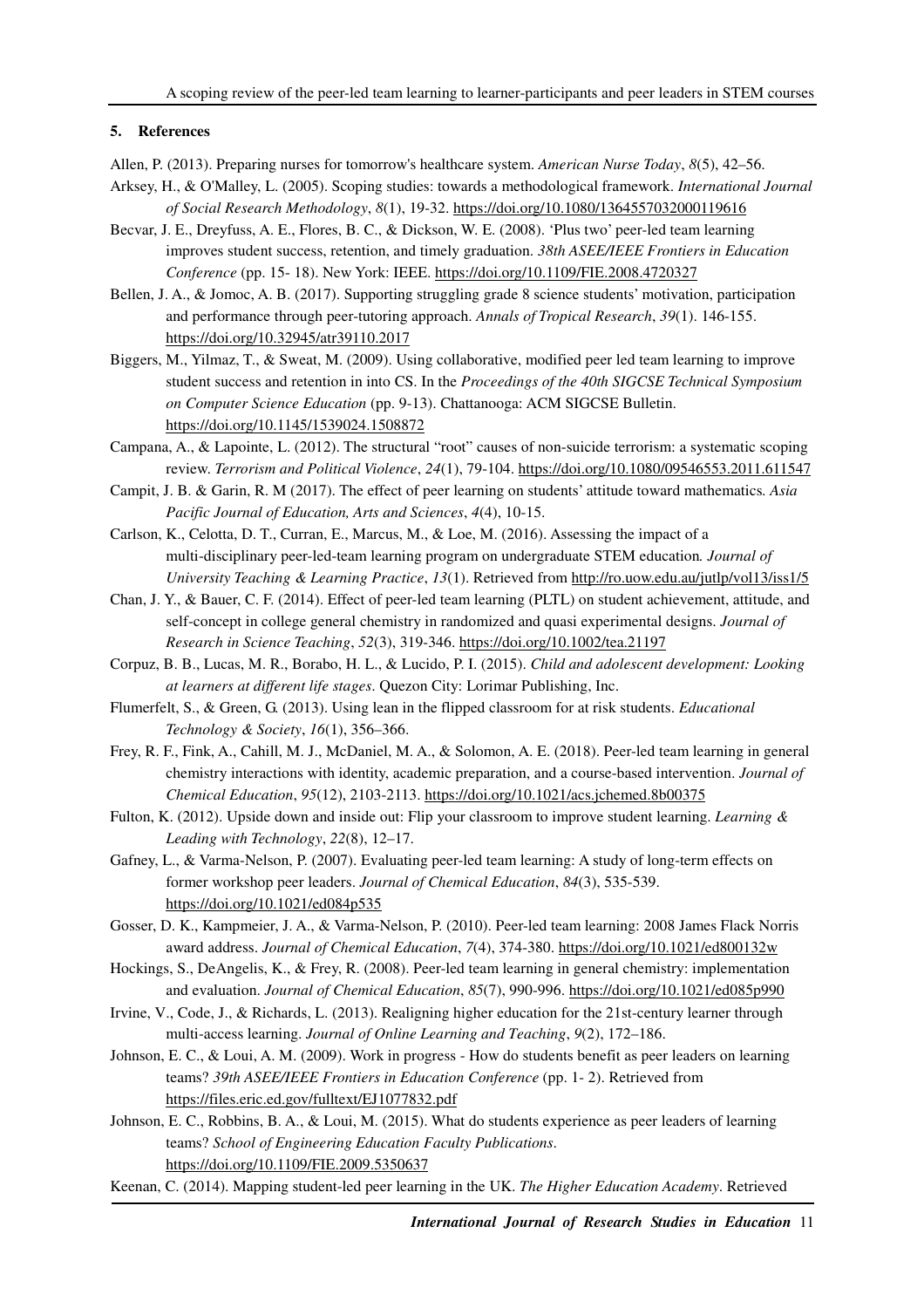from https://www.heacademy.ac.uk/system/files/resources/peer\_led\_learning\_keenan\_nov\_14-final.pdf

- Kenny, A., Hyett, N., Sawtell, J., Dickson-Swift, V., Farmer, J., & O'Meara, P. (2013). Community participation in rural health: A scoping review*. Health Services Research*, *13*(64), 1–8. https://doi.org/10.1186/1472-6963-13-64
- Lewis, S. E. (2011). Retention and reform: An evaluation of peer-led team learning. *Journal of Chemical Education*, *88*(6), 703-707. https://doi.org/10.1021/ed100689m
- Marja, V., Satu, U., & Kaarina, M. (2013). College students' experiences of and coping with loneliness possibilities of peer support. *International Journal of Research Studies in Education*, *2*(4), 13-28. https://doi.org/10.5861/ijrse.2013.510
- Mehta, N., Hull, N., Young, J., & Stoller, J. (2013). Just imagine: New paradigms for medical education. *Academic Medicine*, *88*(10), 1418–1423. https://doi.org/10.5861/ijrse.2013.510
- Mitchell, Y. D., Ippolito, J., & Lewis, A. S. (2012). Evaluating peer-led team learning across the two semester general chemistry sequence. *Chemistry Education Research and Practice*, *13*(1), 378-383. https://doi.org/10.1039/c2rp20028g
- Moher, D., Liberate, A., Tetzlaff, J., Altman, D., & The PRISMA Group (2009). Preferred reporting items for systematic reviews and meta-analyses: The PRISMA statement. *Physical Therapy*, *89*(9), 873–880. https://doi.org/10.1136/bmj.b2535
- Mottley, J. G., & Roth, V. (2013). Peer-led team learning: adjunct to lectures in an electrical engineering course for non-majors. *2013 IEEE frontiers in education conference* (pp. 1027-1032). Oklahoma City: IEEE. https://doi.org/10.1109/FIE.2013.6684982
- Muller, O., Shacham, M., & Herscovitz, O. (2017). Peer-led team learning in a college of engineering: First-year students' achievements and peer leaders' gains. *Innovations in Education and Teaching International, 55*(6), 660-671. https://doi.org/10.1080/14703297.2017.1285714
- Murray, A., Daines, L., Archibald, D., Hawkes, R., Grant, L., & Mutrie, N. (2016). The relationship and effects of golf on physical and mental health: a scoping review protocol. *British Journal of Sports Medicine*, *50*(1) 647-650. https://doi.org/10.1136/bjsports-2015-095914
- O'Flaherty, J., & Phillips, C. (2015). The use of flipped classrooms in higher education: A scoping review. *Internet and Higher Education*, *25*(1), 85–95. https://doi.org/10.1016/j.iheduc.2015.02.002
- Platta, T., Roth, V., & Kampmeier, J. A. (2008). Sustaining change in upper level courses: peer-led workshops in organic chemistry and biochemistry. *Chemistry Education Research and Practice, 9*, 144-148. https://doi.org/10.1039/b806230g
- Pluta, W., Richards, B., & Mutnick, A. (2013). PBL and beyond: Trends in collaborative learning. *Teaching and Learning in Medicine*, *25*(S1), S9–S16. https://doi.org/10.1080/10401334.2013.842917
- Preszler, R. W. (2009). Replacing lecture with peer-led workshops improves student learning. *Life Sciences Education*, *82*, 182-192. https://doi.org/10.1187/cbe.09–01–0002
- Quitadamo, I. J., Brahler, C. J., & Crouch, G. J. (2009). Peer-led team learning: A prospective method for increasing critical thinking in undergraduate science courses. *Physical Therapy Faculty Publications*, *18*(1), 28-39.
- Sawyer, K., Frey, R., & Brown, P. (2013). Knowledge building discourse in peer-led team learning (PLTL) groups in first-year general chemistry. In D. S. Al, *Productive multivocality in the analysis of group interactions* (pp. 191-204). New York: Springer. https://doi.org/10.1007/978-1-4614-8960-3\_10
- Schray, K., Russo, M. J., Egolf, R., Lademan, W., & Gelormo, A. D. (2009). Are in-class peer leaders effective in the peer-led team-learning approach? *Journal of College Science Teaching*, *38*(4), 62-68.
- Smith, J., Wilson, S. B., Banks, J., Zhu, L., & Varma-Nelson, P. (2014). Replicating peer-led team learning in cyberspace: research, opportunities, and challenges*. Journal of Research in Science Teaching*, *51*(6), 714-740. https://doi.org/10.1002/tea.21163
- Snyder, J. J., Sloane, J. D., Dunk, R. D., & Wiles, J. R. (2016). Peer-led team learning helps minority students succeed. *PLOS Biology*, *14*(3). https://doi.org/10.1371/journal.pbio.1002398
- Stewart-Gardiner, C. (2010). Using peer led team learning to assist in retention in computer science classes. *Consortium for Computing Sciences in Colleges*, *25*(3), 164-171.
- 12 *Consortia Academia Publishing* (A partner of *Network of Professional Researchers and Educators*)